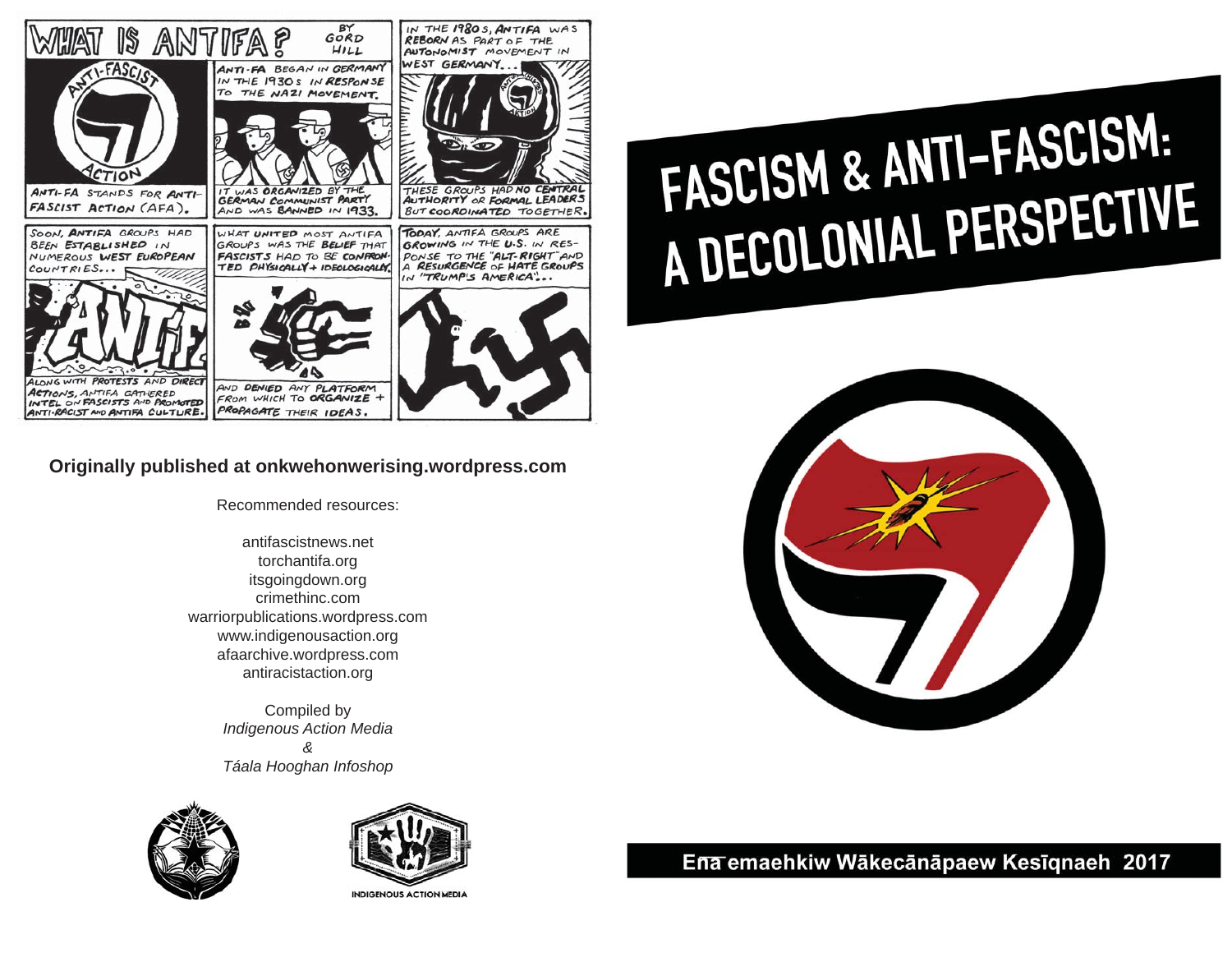#### **Fascism & Anti-Fascism: A Decolonial Perspective**

By Enaemaehkiw Wākecānāpaew Kesīgnaeh onkwehonwerising.wordpress.com February 11, 2017

*Truly, there are stains that it is beyond the power of man to wipe out and that can never be fully expiated.*

*But let us speak about the colonized.*

*I see clearly what colonization has destroyed: the wonderful Indian civilizations—and neither Deterding nor Royal Dutch nor Standard Oil will ever console me for the Aztecs and the Incas.*

- Aimé Césaire, Discourse on Colonialism

In the wake of the election of Donald Trump to the south of the colonial border, there's been a blooming of discussion on fascism and the necessity for anti-fascist organizing amongst various left-wing streams of thought (anarchists, Marxists, anti-racists etc.). This has only increased in the wake of his inauguration, the subsequent series of worrying (though unsurprising) executive orders that he has issued since taking the office, and the resistance that has flourished against them.

Whether or not Trump himself is a fascist is a question that's up for debate (many who argue that he is no doubt point to claims by one of his exspouses that he sleeps/slept with a volume of Hitler's speeches next to his bed). It is also arguable that several key political figures within his inner circle, such as Steve Bannon, are para-fascist. Undeniable though is that Trump and his closest advisers are right-wing national-populists, which in the context of north amerikan settler colonialism is, invariably, inseparable from white nationalism.

Likewise, it is undeniable that a number of explicitly white nationalist organizations have been highly motivated and emboldened by Trump and his broad popular support amongst amerikan settlers, across gender and class lines, who perceive amerika as having been betrayed and dirtied by immigrants, "minorities," queers, feminists and a neoliberal capitalism that has sent industrial jobs overseas. Driven by these broad feelings of white ressentiment, and thirsting for a new frontier, these prophets of naked and proud white power, such as Richard Spencer, rallied to Trump's campaign, and now presidency. Whether they will continue to stay in Trump's corner though is yet to be seen.

Additionally, as I write this from kanada it would be foolhardy to believe that this country is hermetically sealed from what has been going on south of the border. Prominent figures in the race to replace Stephen

Burning Spear, November 15.

Pearson, Stephen. 2013. "'The Last Bastion of Colonialism': Appalachian Settler Colonialism and Self-Indigenization." American Indian Culture and Research Journal 37 (2): 165-184.

—. forthcoming. "'Enter the Amerikaner Free State': The Alt Right and Settler Colonialism." Journal of Labor and Society.

Sakai, J. 2002. "The Shock of Recognition: Looking at Hammerquist's Fascism & Anti-Fascism." In Confronting Fascism: Discussion Documents for a Militant Movement, 33-68. Montreal, QC: Kersplebedeb.

—.2007. The Green Nazi: An Investigation into Fascist Ecology. Montreal, QC: Kersplebedeb.

Sexton, Jared. 2008. Amalgamation Schemes: Antiblackness and the Critique of Multiracialism. Minneapolis, MN: University of Minnesota Press.

Smith, Andrea. 2010. "Indigeneity, Settler Colonialism, White Supremacy." In Racial Formation in the Twenty-First Century, edited by Daniel Martinez HoSang, Oneka LaBennett and Laura Pulido, 66-90. Berkeley, CA: University of California Press.

Tuck, Eve, and K. Wayne Yang. 2012. "Decolonization is not a Metaphor." Decolonization: Indigeneity, Education & Society 1 (1): 1-40.

Veracini, Lorenzo. 2010. Settler Colonialism: A Theoretical Overview. New York, NY: Palgrave MacMillan.

Wacquant, Loïc. 2002. "Deadly Symbiosis: When Ghetto and Prison Meet and Mesh." Punishment and Society 3 (1): 95-133.

—. 2010. "Class, Race and Hyperincarceration in Revanchist America." Daedalus 139 (3): 74-90.

Wilderson III, Frank B. 2010. Red, White & Black: Cinema and the Structure of U.S. Antagonisms. Durham, NC: Duke University Press.

Wolfe, Patrick. 2006. "Settler Colonialism and the Elimination of the Native." Journal of Genocide Research 8 (4): 387-409.

—. 2016. Traces of History: Elementary Structures of Race. London, UK: Verso.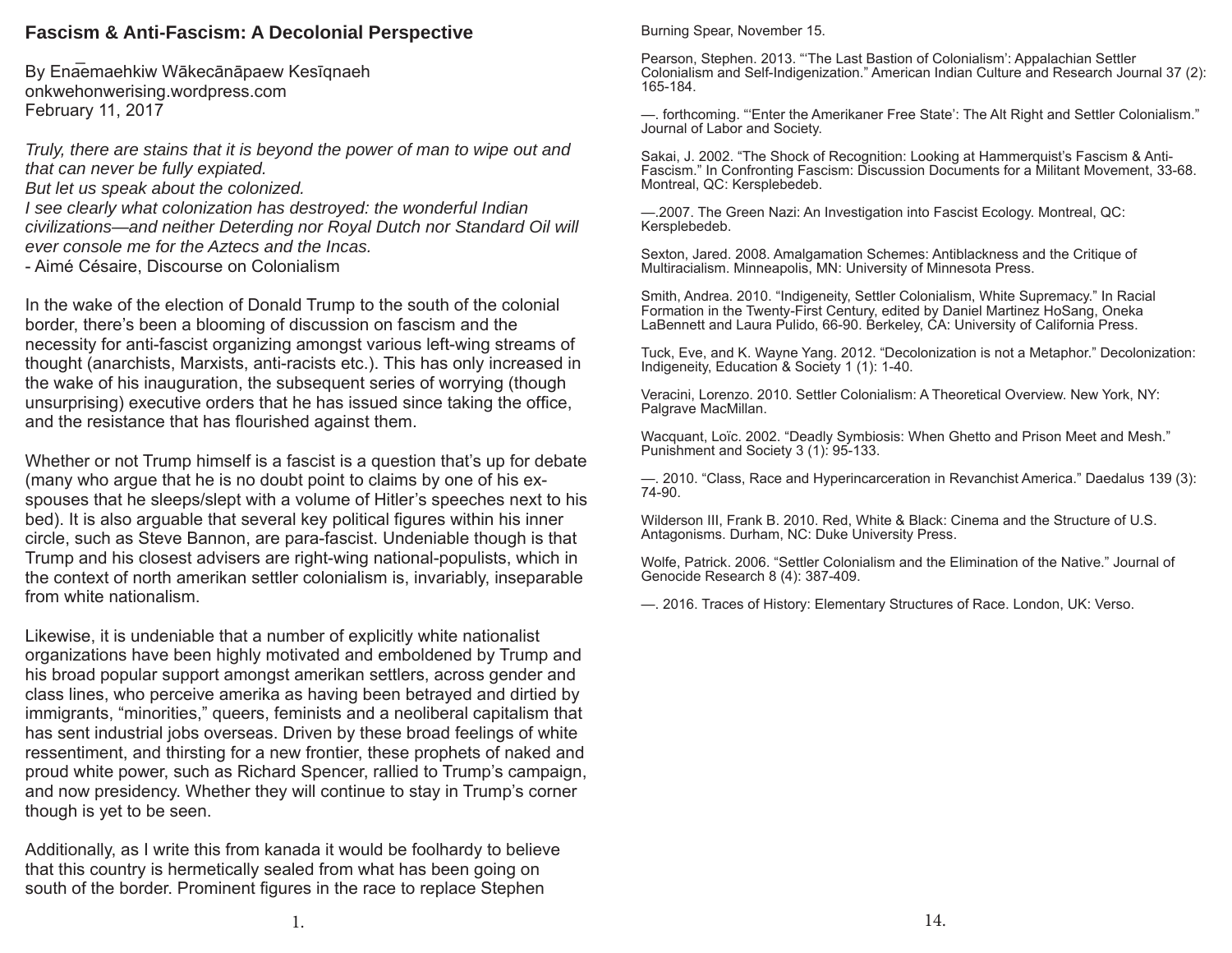to the Caribbean, to Afghanistan, to Palestine, to Syria, to the South China Sea, to so-called "South America" to Turtle Island–and fascism, along with all the other most vile manifestations of capitalism, will surely fall with it.

A better world awaits all of us.

#### Notes:

[i] To be clear, as I have always tried to be on this site, I am not saying that capitalism is not problem. It most certainly is, and I believe for there to ever be any kind of development of real world wide justice then the capitalist world-system must be torn down and replaced. In this regard, despite ideological growth I retain many of my old Marxist principles, commitments and points of analysis.

[ii] While I hear quote Smith, it is not an endorsement of her, especially in light of the question that have arisen in the past few years regarding the veracity of her claims to Indigeneity.

#### **References:**

African People's Socialist Party. 2015. "Colonialism Trumps Fascism in U.S. Elections." The Burning Spear, September 8.

Byrd, Jodi A. 2011. The Transit of Empire: Indigenous Critiques of Colonialism. Minneapolis, MN: University of Minnesota Press.

Cabral, Amílcar. 1974. "In Guinea and Cabo Verde against Portuguese Colonialism." In Revolution in Guinea: Selected Texts, 10-19. New York, NY: Monthly Review Press.

Césaire, Aimé. 1972. Discourse on Colonialism. New York, NY: Monthly Review Press.

Churchill, Ward. 2001. A Little Matter of Genocide: Holocaust and Denial in the Americas, 1492 to the Present. San Francisco, CA: City Lights Books.

COMINTERN. 1929. The Programme of the Communist International Together with the Statutes of the Communist International. London, UK: Modern Books.

Cope, Zak. 2015. Divided World Divided Class: Global Political Economy and the Stratification of Labour Under Capitalism.. Montreal, QC Kersplebedeb.

Dimitrov, Georgi. 1935. "Against Fascism & War." Report to the 7th World Congress of the Communist International.

Griffin, Roger, and Matthew Feldman. 2004. Fascism: Critical Concepts in Political Science. London, UK: Routledge.

Hammerquist, Don. 2002. "Fascism & Anti-Fascism." In Confronting Fascism: Discussion Documents for a Militant Movement, 10-32. Montreal, QC: Kersplebedeb.

Han, Sora. 2002. "Veiled Threars." American Studies Association Annual Meeting.

Harris, Angela P. 2000. "Embracing the Tar-Baby: Latcrit Theory and the Stick Mess of Race." In Critical Race Theory: The Cutting Edge, edited by Richard Delgado and Jean Stefancic, 440-447. Philadelphia, PN: Temple University Press.

Juarez, Nicolas. 2014. "To Kill an Indian to Save a (Hu)Man: Native Life ." Wreck Park 1.

Kesīqnaeh, Enaemaehkiw Wākecānāpaew. 2016. "The ABCs of Decolonization." Maehkōn Ahpēhtesewen, May 16.

Nevel, Jesse. 2016. "Trump and Clinton: Both Representatives of White Power." The

Harper as the leader of the federal Conservative Party have sought to emulate Trump's rhetoric, and have even openly called for bringing his message here. Do not forget that before Trump's executive orders barring immigration from seven Muslim majority countries and authorizing the building of a wall on Mexican border, the late Harper administration passed the nakedly Islamophobic Zero Tolerance for Barbaric Cultural Practices Act, as well as the Anti-terrorism Act, 2015 (Bill C-51) and the Strengthening Canadian Citizenship Act (Bill C-24), two laws which have respectively strengthened the already existing kanadian police state and allowed for the stripping of kanadian citizenship from dual citizens and those with the ability to obtain dual citizenship. None of these are issues that been positively acted upon by the current Liberal Party government of Justin Trudeau.

Most strikingly, and tragically, of course, is the recent shooting at the Islamic Cultural Centre of Quebec City. This event, which cost six lives, was carried out by a French-speaking settler who openly espoused support for the right-wing national-populism and Islamophobic politics of Trump as well as Marine Le Pen in France. Many fear that acts such as this could be the tip of the iceberg, rather than some sort of isolated longwolf type incident.

In general, while the emergence of the north amerikan far-right goes back further than Trump, and was certainly emboldened by the election of Barack Obama as the first non-white person to the office of the president, Trump's campaign and subsequent electoral victory has undeniably led to a marked acceleration of the movement. For the time being, naked white nationalists feel that they now have one of their own in the White(st) House, or, at the very least, someone who will lend them their ear when they come calling and who's movement they can springboard off of in order to further build their own.

I also know and want to recognize, that many people are scared as well of the current situation. As I noted in my commentary on the Trump election, my mother called me at nearly 3 in the morning to tell me that she felt like she was going to throw up in light of. Similarly, my brother, who is generally no liberal, told me that he felt as though he may have to leave his job because of the smothering atmosphere of Trumpian white nationalism in his workplace. Since the election I've read what seems like daily updates of the fear, depression and rage felt by many of my fellow Indigenous scholars, and many, many non-scholars, as Trump has re-activated pipeline deals, ordered the construction of a border wall to keep out our Indigenous family from south of the Rio Grande, and hung a painting of perhaps amerika's most prolific Indian killing president, Andrew Jackson, in the Oval Office. The fears and worries being experienced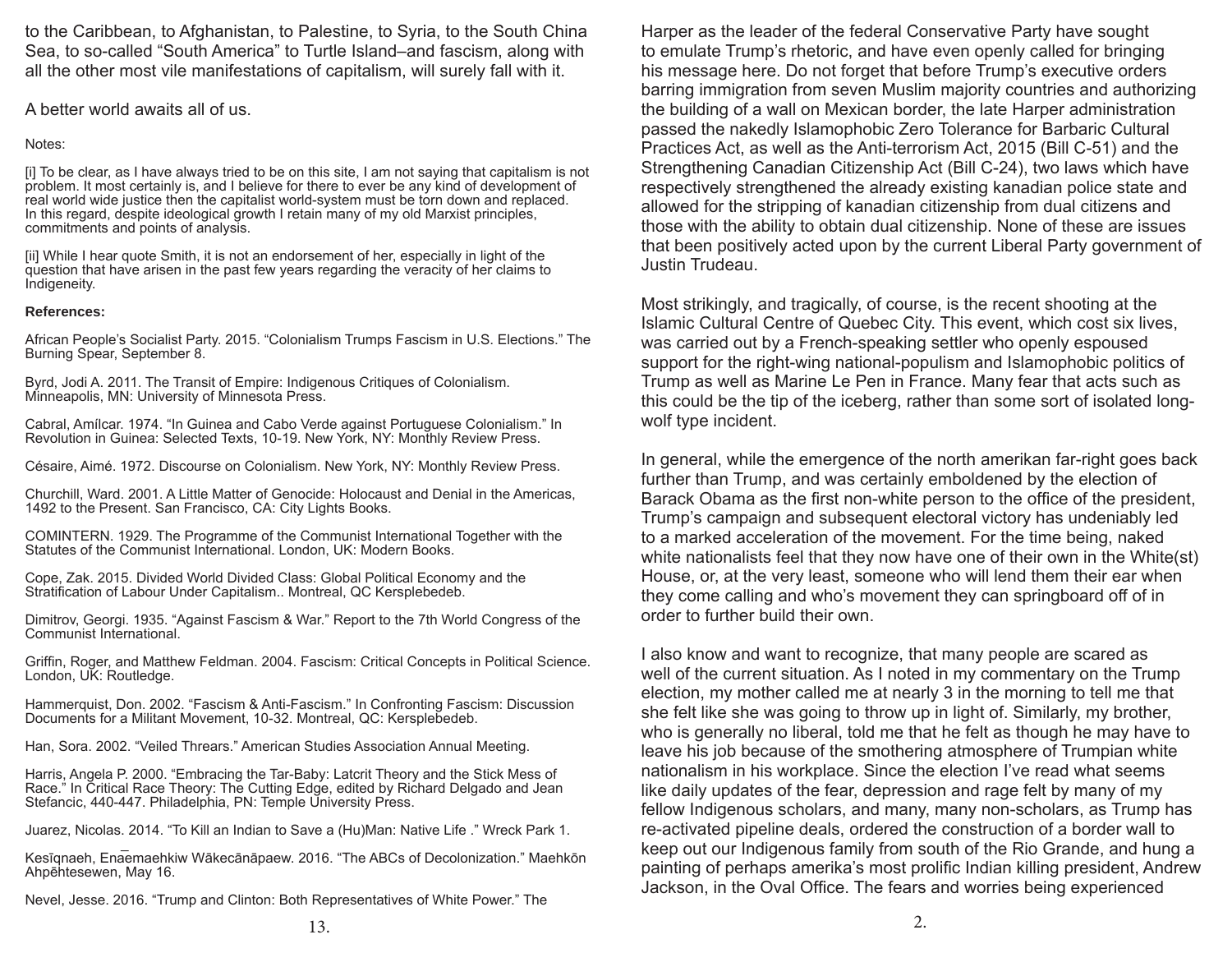and expressed by family, friends, colleagues and comrades across Turtle Islaare is palpable, and it would be cold, as well as disingenuous, for me to not give space and voice to those feelings.

Bracketing off some of these issues though, what I want to do here is to ask a basic question: what is fascism? And, more particular to what I want to say here, what does fascism mean to Indigenous people? Is it even a useful analytic category for us in light of existent settler colonialism? Also, what does anti-fascism mean to us in light of the struggle for decolonization?

## **Defi ning Fascism**

So what is fascism? Open any left-wing tome and you are bound to come across one of two definitions. The first, and perhaps more common these days, views fascism as some form of particularly virulent authoritarian nationalism. Generally they attach fascism to manifestations of aggressive racism, reactionary and conservative traditionalism, anti-liberalism and anti-communism, as well as expansionist and revanchist approaches to foreign policy as part of a general movement towards the seizure of absolute political power, the elimination of opposition and the creation of a regulated economic structure to transform social relations within a modern, self-determined culture. Other essential features include a political aesthetic of romantic symbolism, mass mobilization, a positive view of violence, and promotion of masculinity, youth and charismatic leadership (Griffin and Feldman, 2004). The general historical examples of fascism, without paying much heed to unevenness between them, are the Italy of Mussolini and his Fascist Party and, of course, the National Socialist movement that seized political control of Germany in the early 1930s. Additionally they may look to Franco's Spain, the clerical fascism of Romania under the Iron Guard and Ion Antonescu, or the various governments of Hungary in the 1930s and during the second interimperialist world war.

To the left of this essentially liberal-historical, though not entirely unhelpful, definition of fascism is that which is taken up by the majority of the revolutionary anti-capitalist movement, primarily by Marxists, though also by class-struggle anarchists as well. This particular definition traces itself back to the Bulgarian communist and General Secretary of the Communist International Georgi Dimitrov. Dimitrov's famous description of fascism was of it as "the open terrorist dictatorship of the most reactionary, most chauvinistic and most imperialist elements of finance capital" (1935). While there is more that can be said about this particular formulation of fascism, its pithy nature most certainly does have a certain political appeal to it. However it also clearly lacks the degree of specificity that one might

capitalist-colonialism—this includes U.S. capitalist-colonialist democracy or fascism or whatever form the colonial State assumes in imposing its illegitimate rule over our oppressed people" (2015). In particular though the programme of decolonization was broken down into three succinct aspects by Eve Tuck and K. Wayne Yang (2012), outlined below with a few expansions of my own:

 The repatriation of land to sovereign Native nations; that is, all of the land, not just symbolically and without compensation for the settler population who stole it and who's continued occupation has been to ensure that it remains stolen;

 The abolition of slavery in its contemporary forms, including the carceral continuum of antiblackness, reparations to Afrikan people for kidnapping and stolen labour and the right to control their own communities free of military occupation;

 The dismantling of the imperialist metropole, and an end to the parasitism of the imperialist nations upon the bodies of the colonized peoples of the Third World.

These goals are also summed up in part by Frank B. Wilderson, III who asks, and then answers:

What are the foundational questions of the ethico-political? Why are these questions so scandalous that they are rarely posed politically, intellectually, and cinematically—unless they are posed obliquely and unconsciously, as if by accident? Give Turtle Island back to the "Savage." Give life itself back to the Slave. Two Simple sentences, fourteen simple words, and the structure of U.S. (and perhaps global) antagonisms would be dismantled (2010: 2-3)

To put it another way, and to echo the great revolutionary anti-colonial leader of Guinea-Bissau and Cape Verde Amílcar Cabral (1972), while we cannot be sure that the defeat of fascism (or capitalism) alone will be enough to bring about the decolonization of Turtle Island, we can be sure that the defeat of colonialism on this land will be the final defeat of even the possibility of fascism, much less fascism itself.

Finally, all of this applies to white people as well, many of whom I know are worried, as I said before, about the possibile rise of fascism in the united states and kanada. I say to you, my white friends, coworkers and allies, that the best way for you to guarantee the defeat of fascism is to rise with us, in solidarity with us, and united with our goals for decolonization. Join us in fighting against the parasitic relationship all white people have enjoyed at our expense for 600 years. Work in solidarity to Defeat u.s., kanadian and european colonialism–in all corners of the world, from Afrika,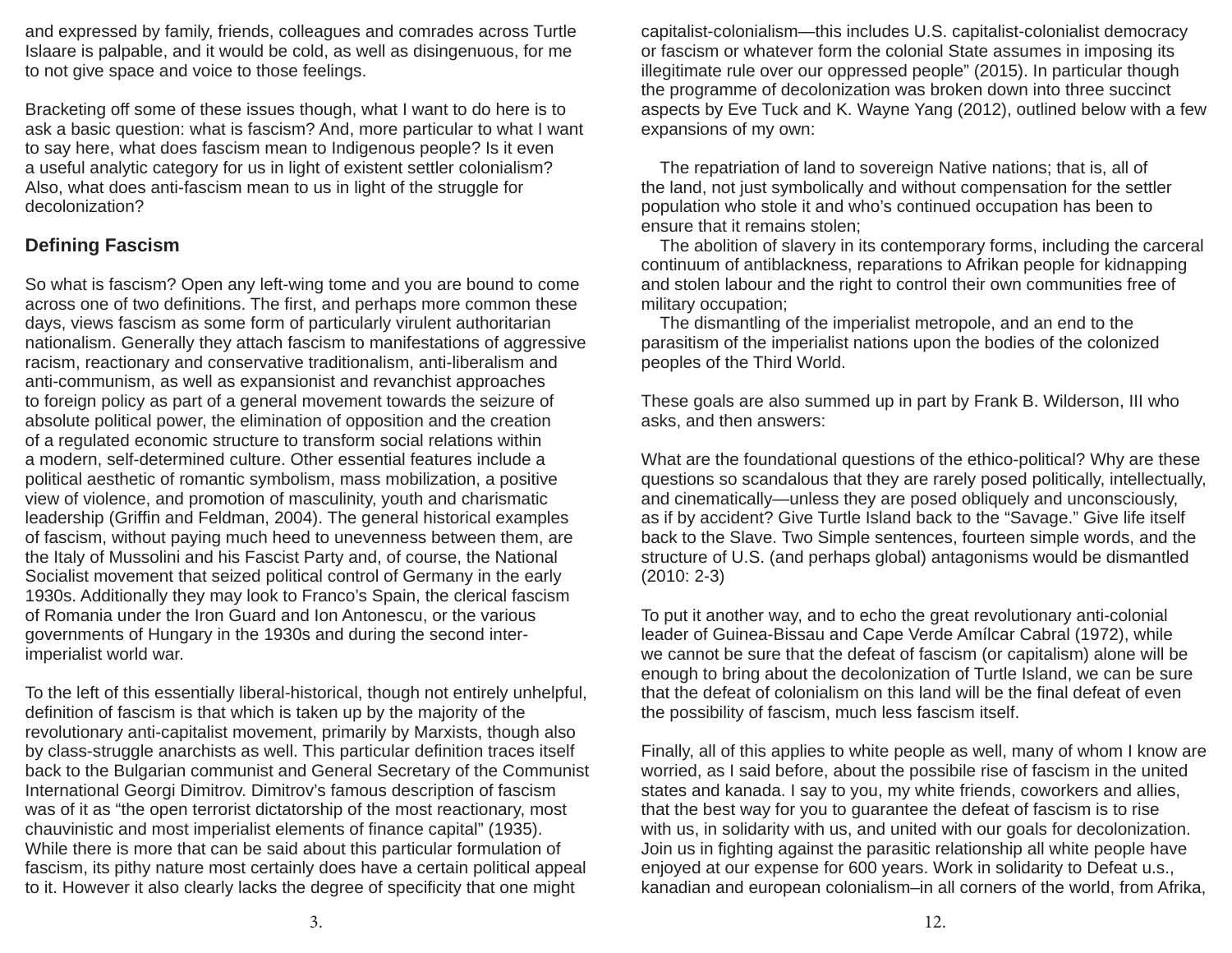settler colonialism would be accelerated.

However, this means that in the final analysis the question being posed to Red and Black peoples by our erstwhile white left allies, who right now are sounding the anti-fascist alarm, is an impossible choice between nonfascist, nominally "democratic" colonialism, and fascist colonialism. Not only is this an impossible choice, but it is also, as I have shown, a false one, because what is fascism in the face of gruelling colonial violence without end? At best the choice lies between a slow ("democratic") and a fast (fascist) colonialism, in which the latter would most certainly accelerate north amerika's underlying anti-indigenous and antiblack logics. We cannot choose between "democratic" colonialism and fascist colonialism because the ultimate problem is the same: colonialism.

#### **What is to be Done?**

All of that said though, the question remains of how do we fight fascism? For myself the answer is much the same as my answer to what we must do to fight capitalism (2016), and in this regard the answer is simple: antifascism without decolonization, genuine decolonization, is meaningless—if you want to fight fascism, you have to decolonize. Again, to quote the African People's Socialist Party, " Our liberation—and that's what we must win—will only come about by an all-out struggle to overturn the colonial relationship we have with white power" (2015).

This is a basic truth that I believe should, indeed must, be grasped by all people claiming revolutionary credentials. We must have the power to decide our own fate, and we must be independent of any need to rely on the white ruling class, the colonialist-capitalist state and its institutions of civil society. Perhaps the most basic way to say this is to say that our goal must be Red and Black Power.

Additionally, as we move towards this goal, we must resist something that has become traditional for the white left when it comes to colonized peoples, which is to attempt to set the agenda for our liberation. A principal effect of this imperialist and opportunist practice on the part of the white left is to disorient our peoples, turn us away from the struggle against the forces and structures of colonialization, and to set as the common programme for all the needs of the colonizer, over and above the needs of the colonized (African People's Socialist Party, 2015; Enaemaehkiw Wākecānāpaew Kesīqnaeh, 2016).

But what does Decolonization look like? What does Red and Black Power look like? The overarching goal of course is, as the African People's Socialist Party States, "the revolutionary overthrow of U.S. consider necessary to make it actually helpful. Additionally, though this particular definition of fascism in many ways still is the definitive, go-to, definition amongst the revolutionary anti-capitalist movement, it is not the only one.

In particular I would note Don Hammerquist's Fascism & Anti-Fascism. In this work Hammerquist, himself an autonomist Marxist, rejects the traditional, primarily Marxist-Leninist, Dimitrov derived view of fascism as simply a tool for big business. Indeed Hammequist states that:

In opposition to this position [NB: the Dimitrov position], I think that fascism has the potential to become a mass movement with a substantial and genuine element of revolutionary anti-capitalism. Nothing but mistakes will result from treating it as "bad" capitalism—as, in the language of the Comintern (2002: 10).

Centrally Hammerquist sees the danger in a new fascism that is more independent than the classical "euro-fascism" of the 1920s, 30s and 40s, and, seemingly in contradiction with broad left opinion, more oppositional to capitalism. For Hammerquist fascism is not some blunt instrument to be used used as a prop for industrial capitalism but is, rather, a whole new form of barbarism, one that quite disconcertingly comes with mass support. Perhaps most importantly Hammerquist emphasizes the degree to which fascism has its own independent political life, and as such, while it can be influenced by the bourgeoisie, it is ultimately independent of it. For him, fascism is a form of populist right-wing revolution (Hammerquist, 2002).

Agreeing with Hammerquist in broad strokes, while also putting forth criticisms and contributions, J. Sakai calls "disastrous" the old "1920s European belief that fascism was just 'a tool of the ruling class'" (2002: 33). Sakai also emphasizes the class composition of fascist movements, using as his primary case study the German national socialist movement, noting them as primarily formed by men of lower middle class and declassed backgrounds (2002: 34). Sakai has also made interesting contributions to the role of ecological thought, in particular blood & soil doctrine, to fascist, in particular national socialist, thinking (2007).

However, while Hammerquist and Sakai's writings on the question of fascism provide a most interesting, and probably fruitful, avenue for discussion, they nevertheless remain a minority view within the left. As such, let us return to Dimitrov's definition which, as was noted above, remains the most popular by those self-professing credentials as part of the revolutionary anti-capitalist movement. It is here that I wish to direct my own critique of fascist ideology, identity, and the question of resistance.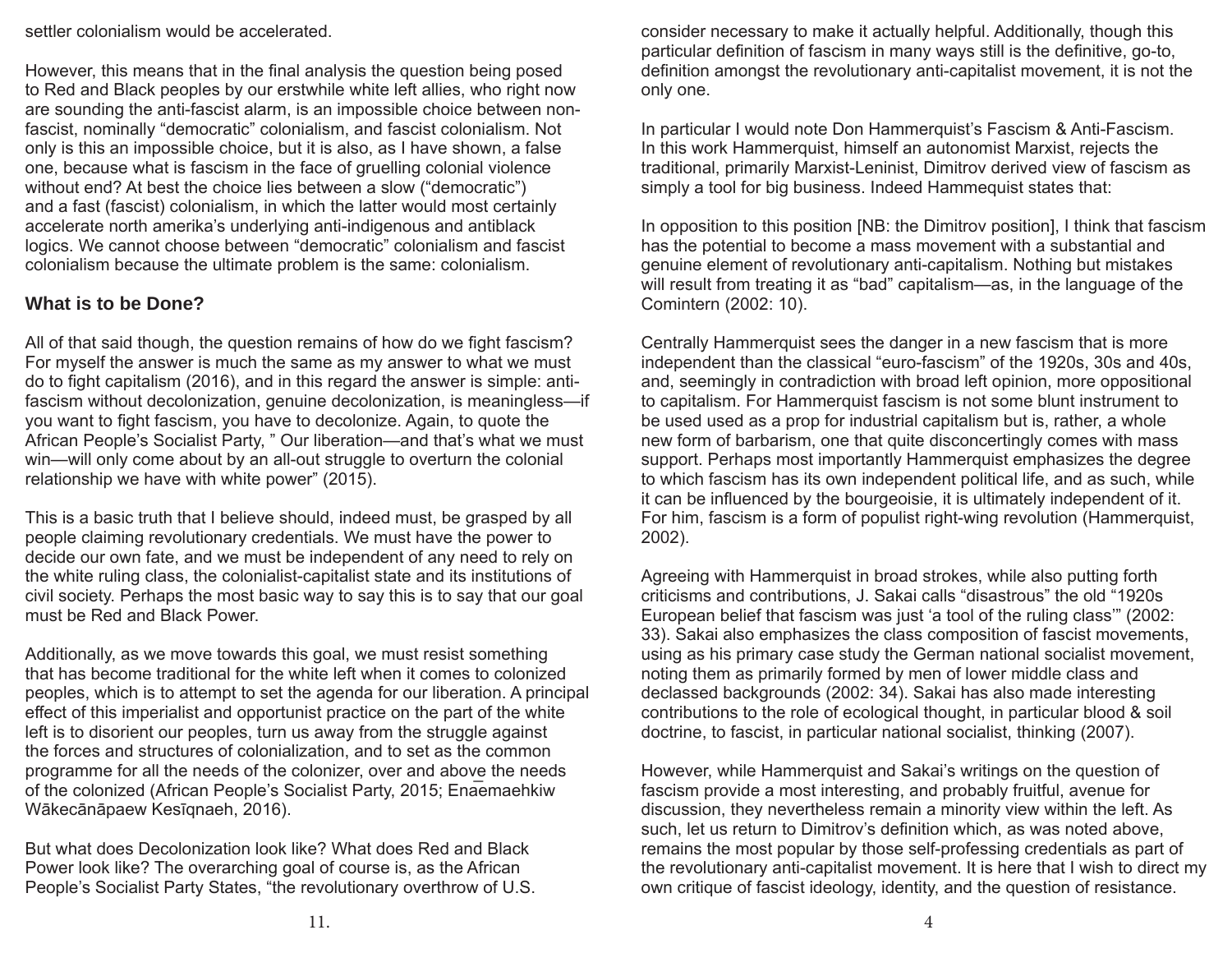Reflecting back on the lack of specificity within Dimitrov's formulation of fascism, let us note that others have had to delve deeper into the fascist experience to flesh it out further and to attempt to deliver a genuinely helpful analytic. In particular, political economist Zak Cope (2015), in his book Divided World Divided Class: Global Political Economy and the Stratification of Labour Under Capitalism, sums up the attempts to give more depth to the Dimitrovian analysis of fascism, and it is worth quoting him at length. He says:

Fascism is the attempt by the imperialist bourgeoisie to solidify its rule on the basis of popular middle-class support for counter-revolutionary dictatorship. Ideologically fascism is the relative admixture of authoritarianism, racism, militarism and pseudo-socialism necessary to make this bid successful. In the first place, authoritarianism justifies rightwing dictatorship aimed at robbing and repressing any and all actual or potential opponents of imperialist rule. Secondly, racism or extreme national chauvinism provides fascist rule with a pseudo-democratic facade, promising to level all distinctions of rank and class via national aggrandisement. Thirdly, militarism allows the fascist movement both to recruit déclassé ex-military and paramilitary elements to its cause and to prepare the popular conscience for the inevitable aggressive war. Finally, social-fascism offers higher wages and living standards to the national workforce at the expense of foreign and colonised workers. As such, denunciations of "unproductive" and "usurers" capital, of "bourgeois" nations (that is, the dominant imperialist nations) and of the workers' betrayal by reformist "socialism" are part and parcel of the fascist appeal (294).

As Cope further notes, this summation is not out of line with the pre-Dimitrov (and, also, pre-Hitlerian) discussion of fascism in the Programme of the Communist International, which noted that "[T]he combination of Social Democracy, corruption and active white terror, in conjunction with extreme imperialist aggression in the sphere of foreign politics, are the charecteristic features of Fascism" (1929). However, as with most of the contemporary left, Cope essentially remains within the general contours of Dimitrov's work, holding fascism to be an "exceptional form of the bourgeois state" (2015: 294).

## **Beyond the COMINTERN: Colonial Violence Turned Inwards**

For the colonized, both inside and outside of north amerika, these formulations of fascism are ultimately insufficient. However, in his own reading of fascism, Cope does open up a window onto what I propose is the true heart of fascism. He says: "Geographically speaking, on its

to launch patrols of Islamic neighbourhoods. In general we can say that, as noted by Stephen Pearson (2017), in excess of the right-wing nationalpopulism of Trump and his kanadian interlocutors, these forces, whether they explicitly engage in the kind of German Nazi fetishism associated with such individuals and organizations Andrew Anglin of The Daily Stormer or the National Socialist Movement, something which many people continue to stereotype as the most publicly visible mark of fascism, they all thirst for a new frontier, for recolonization, for territories, for a white homeland. In other words, they thirst for the fulfilment of the settler dream—which is a project, it is important to note, they think has failed—to be dreamt anew

And this is where we can begin to tease out a distinction between a genuine fascist movement, and the right-wing national-populism of the Trump presidency. While Trump drove home the slogan "make America great again," it was not fundamentally premised on the idea that the amerikan project had failed. The modern north amerikan fascist movement however embraces a body politic that embodies a love for what amerika "might have been, if only." In this sense it is a different rhetoric and politic than that of Trump. Indeed, it exceeds the standard settler colonial project of settler self-Indigenization (though, of course, they engage in this as well) by way of a complete embrace of the settler self, including all its horrors. It is a proclamation of reassertion: white power naked and with no smiling lies. It is white power that is not only unashamed, but proud (Pearson, 2017)

Ultimately, however, the issue does fold back in on itself, because the fact of the foundational anti-indigenous and antiblack violence of the north amerikan political project is ever present. The basal liberalism of north amerikan political life and civil society has always articulated a war over life and death with two fundamental aims: the elimination of Indigenous peoples and the subjugation and exclusion of Black peoples. In this regard, liberalism and fascism in north amerika are on the same ethicalpolitical continuum, one rooted in settler colonialism and antiblackness. In this regard, from the perspective of the colonized, the distance between a Dimitrovian formulation of fascism as a tool of big business and one rooted in Hammerquist and Sakai that regards it as an altogether different social force begins to lose its importance.

And so here we return again to the question of colonial violence in the politic of fascism, because from the perspective of colonized life, whether the governing political logic of the colonial state is liberal or fascist, the fundamental warfare remains in place. The principal threat then of fascism to colonized peoples is not one that we would move from a state of having not been subjected to violence from every angle to one where we would, but rather that the pacing of the eliminative and accumulative logics of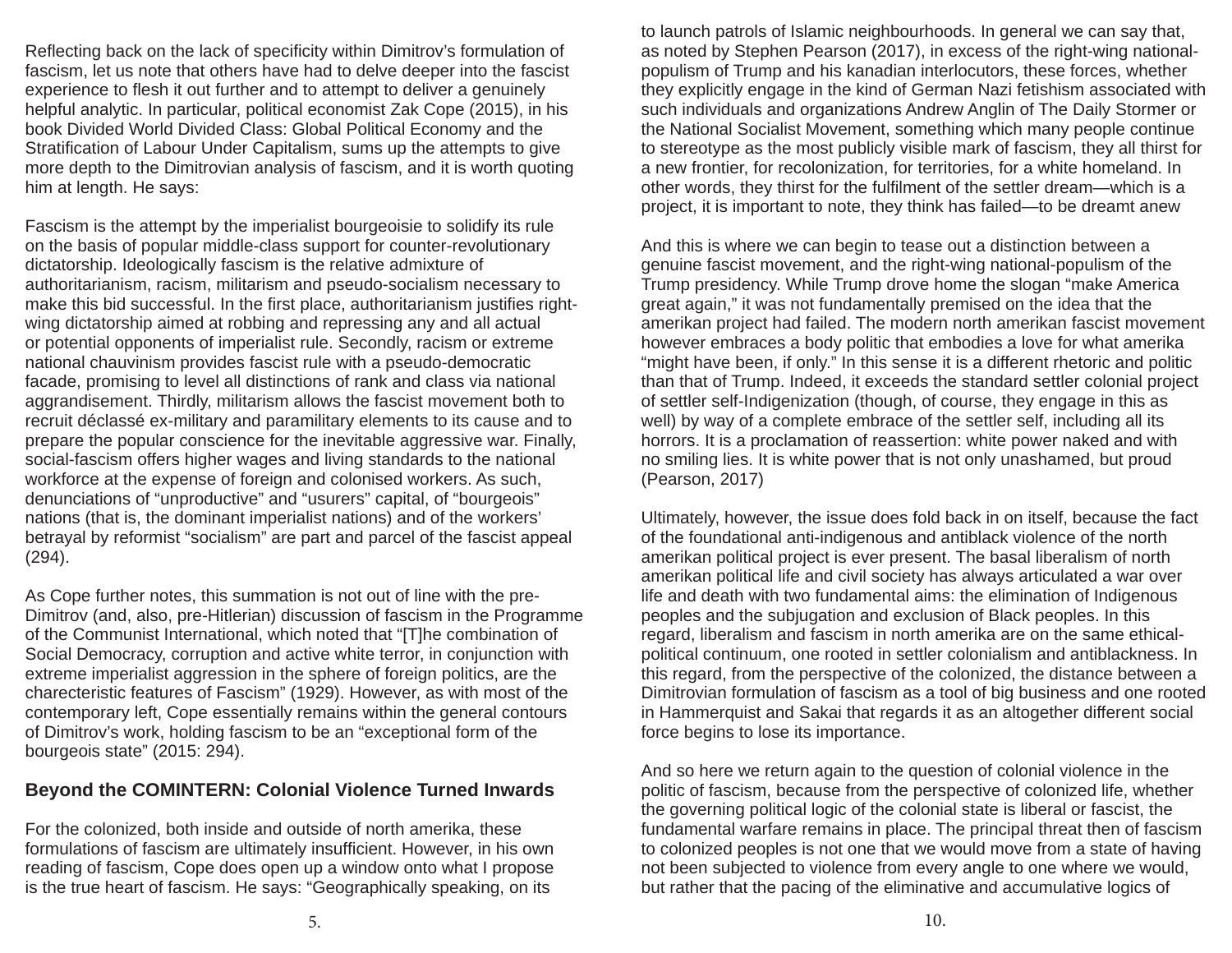Blackness. All of this is enforced is enforced and made allowable by continuous, gratuitous antiblack violence.

#### **What is Fascism then to Red and Black People?**

So what then does fascism mean to us, the colonized, the Red and Black Peoples of this land, from whom it was stolen and who were stolen to work it? What does it mean for us if Trump is indeed a fascist? A proto-fascist? A para-fascist? What does it mean to us if he is one of those things, a right-wing national-populist, or something else entirely yet facilitates their rise and their existence?

To paraphrase the African People's Socialist Party (2015) and Jesse Nevel of the Uhuru Solidarity Movement (2016), and to ask this question more specifically, what does the potential rise of fascism in north amerika mean to Red and Black peoples who have suffered, and who continue to suffer, the hells of genocide, slavery, land theft, convict leasing, forced marches, Jim Crow, popular lynchings, public police murders, corralling and containment in reservations, ghettos and barrios, mass incarceration numbering in the millions, residential schools, economic quarantine and military occupation of our communities? What does fascist violence mean to us as peoples who already face structural processes that seek to drive us to alcoholism, drug abuse, suicide, mental illness and abject poverty, and which, in collusion with the more blatant aspects of our colonial oppression, seek to wipe out Red and Black Bodies? What does fascist violence mean to us when we already live under such states identified by Jodi Byrd (2011) as "unlivable, ungrievable conditions within the statesponsored economies of slow death and letting die" (38).

Thus it may seem that to equate our current status with fascism is erroneous, if not outright outrageous, given what our people have already experienced, and what we continue to experience on a daily basis. Again, the African People's Socialist Party (2015) notes "A stand that fears Trump fails to recognize that when Africans in the U.S. were subjected to public, mass lynchings, that terror was carried out by non-fascist 'democratic' states and ordinary white citizens."

However, with that said, we should not ignore the potential for violence in excess of standard settler colonial operating procedure that the modern north amerikan fascist movement holds. This is seen most starkly in the Quebec City mosque shootings. While the suspect, Alexandre Bissonnette, appears to have acted alone, we must not forget that this is a city where the local Soldiers of Odin chapter has stated that is wishes

own soil fascism is imperialist repression turned inward" (294). This is an aspect of fascism which I believe is essentially missing from other definitions, from the liberal-historical to Dimitrov, to Hammequist & Sakai, from both the pithy and the detailed. In essence, following this line of reasoning, we can say that fascism is when the violence that the colonialist-imperialist nations have visited upon the world over the course of the development of the modern, parasitic capitalist world-system comes back home to visit.

This direct lineal connection from colonial violence to fascism was beautifully, if disturbingly, described by Aimé Césaire in his Discourse on Colonialism (1972), saying:

[W]e must show that each time a head is cut off or an eye put out in Vietnam and in France they accept the fact…each time a Madagascan is tortured and in France and they accept the fact, civilization acquires another dead weight, a universal regression takes place, a gangrene sets in, a center of infection begins to spread; and that at the end of all these treaties that have been violated, all these lies that have been propagated, all these punitive expeditions that have been tolerated, all these prisoners who have been tied up and "interrogated, all these patriots who have been tortured, at the end of all the racial pride that has been encouraged, all the boastfulness that has been displayed, a poison has been instilled into the veins of Europe and, slowly but surely, the continent proceeds toward savagery (13).

Regarding the shock of fascism's recapitulation of colonialist-imperialist violence arriving on the shores of the homeland Césaire adds:

People are surprised, they become indignant. They say: "How strange! But never mind-it's Nazism, it will, pass!" And they wait, and they hope; and they hide the truth from themselves, that it is barbarism, but the supreme barbarism, the crowning barbarism that sums up all the daily barbarisms; that it is Nazism, yes, but that before they were its victims, they were its accomplices; that they tolerated that Nazism before it was inflicted on them, that they absolved it, shut their eyes to it, legitimized it, because, until then, it had been applied only to non-European peoples; that they have cultivated that Nazism, that they are responsible for it, and that before engulfing the whole of Western, Christian civilization in its reddened waters, it oozes, seeps, and trickles from every crack (14).

So this brings me back to my secondary question, what does fascism mean to the Indigenous person? To the colonized? In particular, as Cope adds that fascism "whilst on foreign soil" is "imperialist repression employed by comprador autocracies" (2014: 294) or even Hammerquist